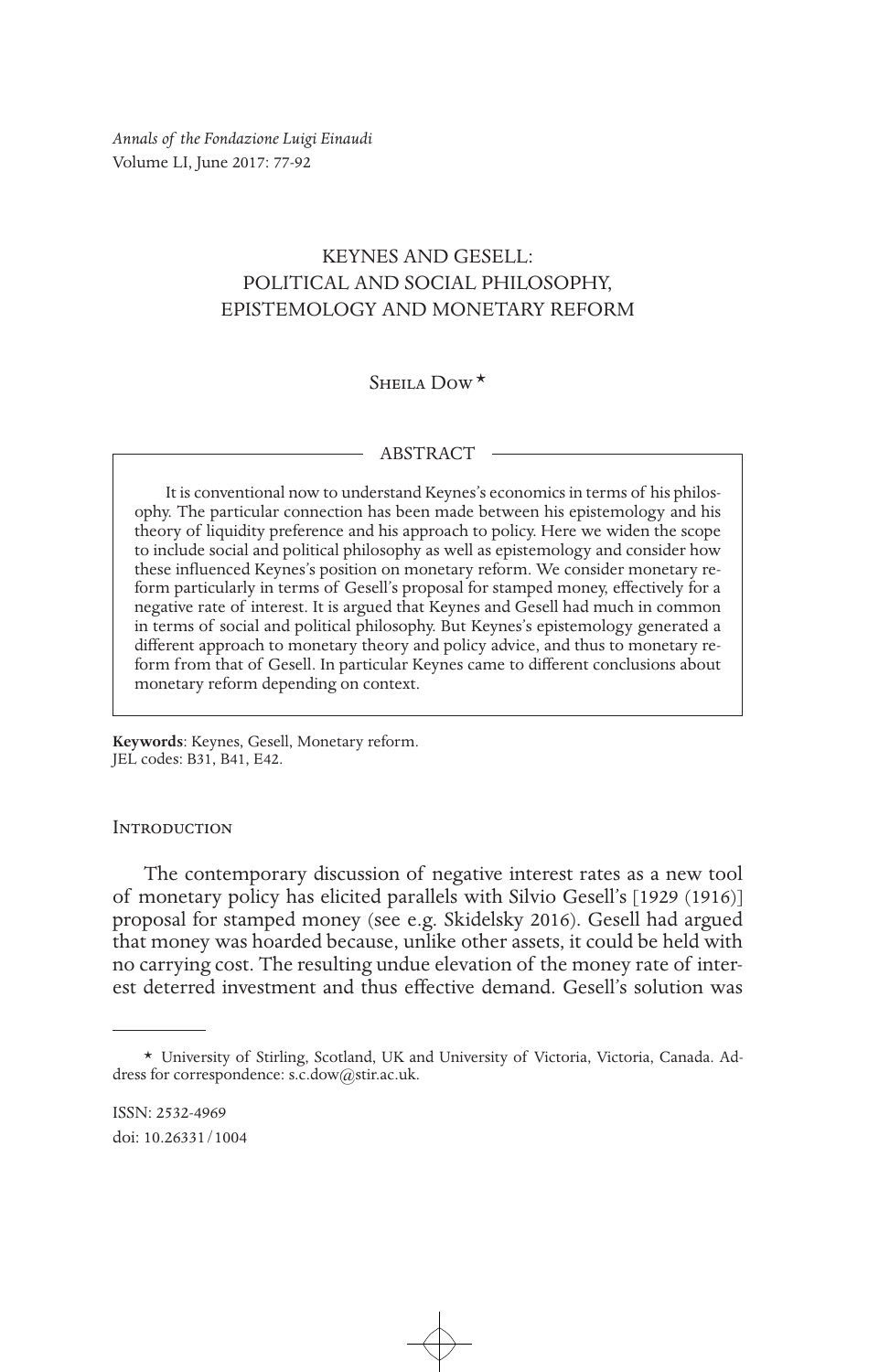that conventional money should be replaced by state-issued notes which, if held, required a government-issued stamp to be attached at periodic intervals; i.e. the state would impose a carrying cost (a negative rate of interest) to discourage hoarding. These notes would enter circulation by financing government expenditure on goods and services as well as through a national dividend paid directly to the general population. The stamp requirement would encourage the use of notes for consumption and, by driving down the rate of interest, investment.

Keynes [1973f (1936): 353-358] devoted significant attention to Gesell in *The General Theory*, having recognised that Gesell had anticipated his analysis of effective demand and his critique of the classical theory of money. But, while Keynes (*ibid.*: 357) considered that "[t]he idea behind stamped money is sound", he dismissed Gesell's specific proposal on the grounds that "nevertheless there are many difficulties which Gesell did not face". While Keynes (*ibid.*: 355) included Gesell among the few who recognised the rate of interest as a monetary phenomenon, he nevertheless regarded Gesell's monetary theory as "incomplete". While Callegari (2016) points out that this judgement was not entirely fair, Keynes (*op. cit.*: 356) nevertheless argued that Gesell had failed to develop a theory of liquidity preference. Gesell had also failed to take account of the scope for innovation in alternative assets designed to meet liquidity needs (while not carrying a negative rate of interest) (*ibid.*: 357-358). Indeed, when Gesell's ideas were put into practice briefly in Canada in 1936, the Keynesian League for Social Reconstruction was critical of the policy, favouring rather the socialisation of banks (Dow 2016).

The purpose of this paper is to consider further Keynes's reaction to Gesell in an attempt to understand better the source both of his agreement and also of his disagreement with Gesell's ideas. We focus first on Keynes's social and political philosophy in relation to Gesell, finding much in common between the two. Evidence on Keynes's social and political philosophy is scattered across a wide range of his writings, but these have been drawn together in a range of studies, notably O'Donnell (1989); more recent examples are Backhouse and Bateman (2009) and Lopes and de Almeida (2016). Darity (1995) is particularly pertinent in that he makes an explicit comparison with Gesell.

Differences between Keynes and Gesell arise more clearly when it comes to putting this political philosophy into practice. To understand these differences we turn to Keynes's epistemology, which underpins his monetary theory as well as his views on policy practice. The connection between Keynes's epistemology and monetary theory is now well-established, dating from Carabelli (1988). Further Carabelli and Cedrini (2010: 2014a) have drawn out the way in which Keynes's philosophy and resulting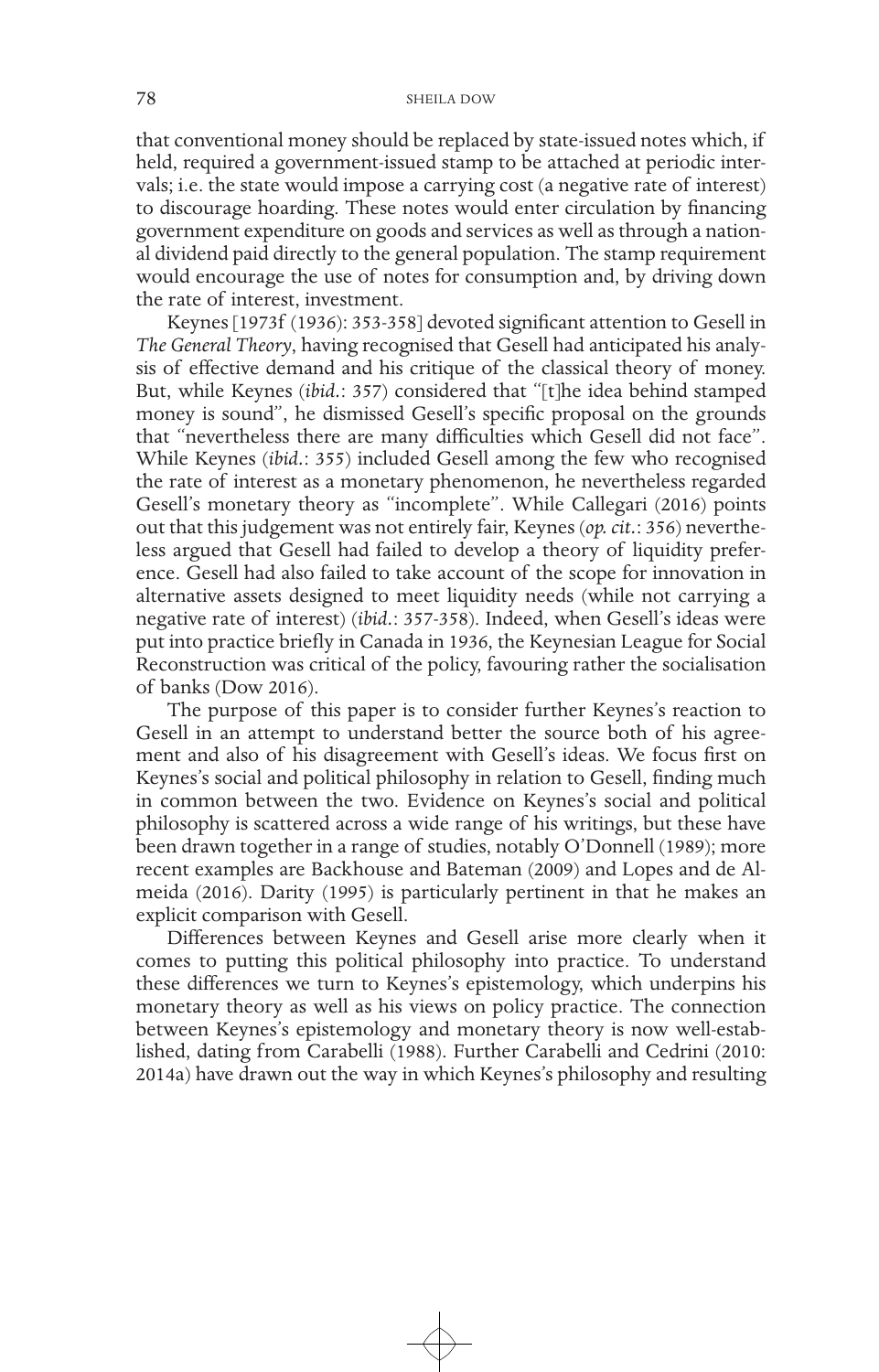methodology form a consistent thread in his monetary theory and its application to policy practice, from *Indian Currency and Finance* to the *Tract on Monetary Reform*, to the *Treatise on Money*, to his plans for an International Clearing Union. Here we consider these connections in terms of Keynes's views on Gesell's ideas on monetary reform.

#### 1. Keynes's Social and Political Philosophy

According to Dillard (1942), it was Gesell's social and political philosophy which formed the basis of his ideas for monetary reform and only later the theoretical framework to justify them. Gesell's philosophy arose from his experience as a trader and small-scale manufacturer in Argentina, where he'd migrated in 1886. He had direct experience, during the 1890s Argentinian depression, of the power held by financial speculators and loan providers to impede industry. As a result Gesell self-identified as a socialist driven to eliminate interest earnings not warranted by the return on real capital. But, unlike Marx, Gesell focused his attack solely on finance capital (not capitalism as such), seeing exploitation arising from exchange rather than production. It was the capacity of finance capitalists to earn interest at the expense of businesses and households, worsening the depression, which encouraged his ideas for monetary reform. His agenda is echoed in Keynes's (*op. cit.*: 375-376) analysis of the 'euthanasia of the rentier' as the desired outcome of the low interest rate regime he too advocated (see further Callegari 2016).

Gesell advocated reform rather than revolution as a way of eliminating surplus value. This reform was to be achieved, not only by reforming the monetary system, but also by nationalising land ownership, along parallel Georgist lines of reasoning, to prevent extraction of rent. He called these policies respectively "Free-Money" and "Free-Land". Gesell's monetary (and land) reform required an active role for the state, but with the purpose of creating the best environment for the free play of market forces (Darity 1995: 34). This was a view echoed later by Hayek (1975: 42) when he opined that the role of the economist was:

To use what knowledge he can achieve, not to shape the results as the craftsman shapes his handiwork, but rather to cultivate a growth by providing the appropriate environment, in the manner in which the gardener does this for his plants.

The role of the state was to ensure the conditions for individualism to flourish. Gesell explicitly contrasted his proposals with communism, which he saw as antithetical to individualism and the promotion of meritocracy (Darity 1995: 35).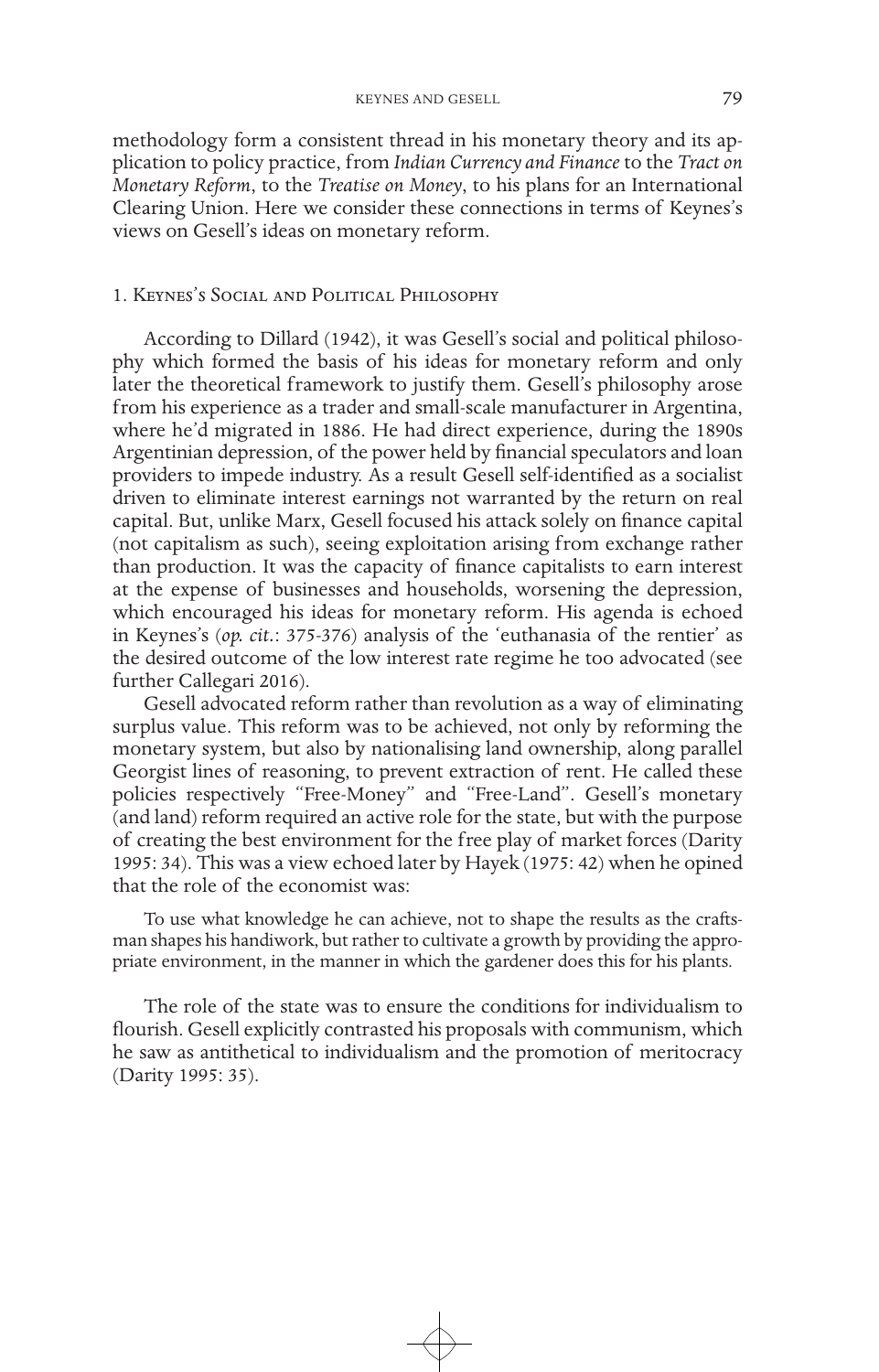Keynes (*op. cit.*: 355) classified Gesell as a 'non-Marxist socialist', steering a course between Marxism and free-market liberalism. In drawing attention to Gesell in *The General Theory*, Keynes (*ibid.*: 355) sympathetically referred to his "moral quality" as providing "the answer to Marxism"; among other things, both were concerned at the consequences of communism for personal liberty. There are further parallels between Keynes shared Gesell's view that capitalism required reform rather than revolution, and his desire to promote individualism and the establishment of meritocracy (Darity 1995). But Keynes did not share Gesell's view that reforming the monetary system (even if possible) was sufficient to stabilise economies at full employment. Keynes (*op. cit.*: 379) envisaged a more active role for the state than Gesell – something which at that time constituted a "large extension of the traditional function of government". Because Keynes was concerned with hoarding within the cyclical process, it required active stabilisation policy. Thus, for example, quite apart from monetary conditions, tax policy might be required to redistribute income and there was a limit to the role for the state:

Beyond this no obvious case is made out for a system of State Socialism which would embrace most of the economic life of the community. It is not the ownership of the instruments of production which it is important for the State to assume. If the State is able to determine the aggregate amount of resources devoted to augmenting the instruments and the basic rate of reward to those who own them, it will have accomplished all that is necessary. Moreover, the necessary measures of socialisation can be introduced gradually and without a break in the general traditions of society (*op. cit.*: 378).

For Keynes, assigning functions to the state was more a matter of judgment than for Gesell. "True socialism" for him involved deciding where the individual and where the social spheres apply [Keynes 1981b (1924): 222]. Thus for example Keynes's attitude to reform of the financial sector was quite pragmatic, at times accepting finance capital as a necessary evil [Keynes 1973d (1930); see Chick's 2013 account; see also Keynes 1973f (1936): ch 24]. Further:

I have said that it is of the essence of state planning to do those things which in the nature of the case lie outside the scope of the individual. It differs from Socialism and from Communism in that it does not seek to aggrandise the province of the state for its own sake […]. Its object is to take hold of the central controls and to govern them with deliberate foresight and thus modify and condition the environment within which the individual freely operates with and against other individuals [Keynes 1982a (1932): 88 ].

With state planning appropriately assigned to those areas outside the scope of the individual, the benefits of individualism could still be enjoyed.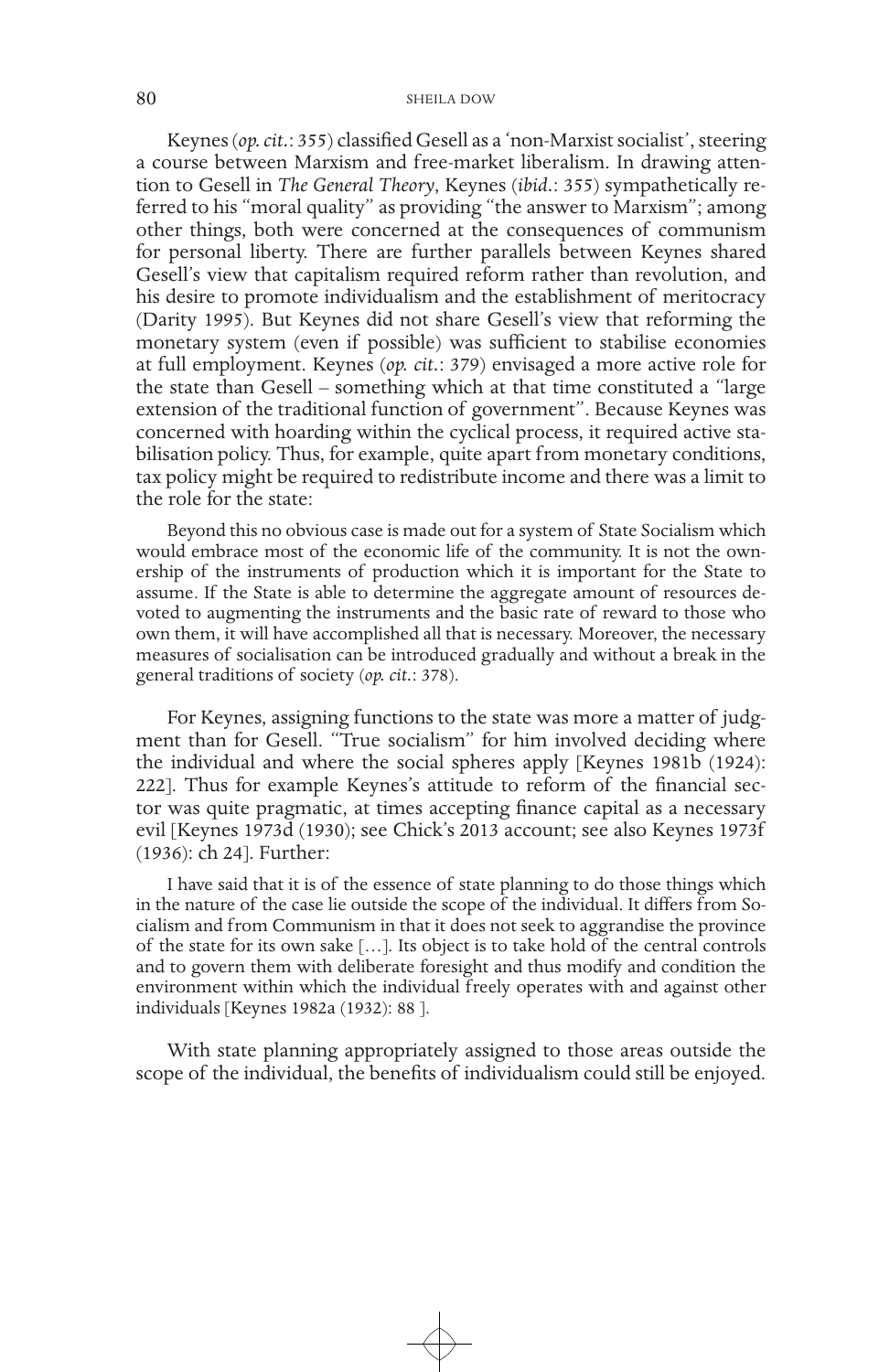"Within this field the traditional advantages of individualism will still hold good" (*ibid.*: 380): efficiency, safeguard of personal liberty and variety of life. While Keynes, like Gesell, distanced himself from classical liberalism (Freedman, Harcourt and Nevile 2016), they also shared an emphasis on individualism (see further Lopes and de Almeida 2016).

Keynes [1973a (1925)] himself addressed the question of his political identity with respect to political parties in the UK, implying that he was closest to Liberalism, given his distaste for Conservatism and the Labour Party; as in other respects, Keynes pursued a "middle way", which he put as steering a course between "Fascism" and "Bolshevism". As O'Donnell (1989: 322 ff.) discusses, Keynes [1982b (1932)]: 500 advocated:

Liberal socialism, by which I mean a system where we can act as an organised community for common purposes and to promote social and economic justice, whilst respecting and protecting the individual – his freedom of choice, his faith, his mind and its expression, his enterprise and his property.

Keynes elaborated on the constituents of his political philosophy with explicit reference to economic efficiciency (as well as economic outcomes):

The political problem of mankind is to combine three things: *economic efficiency, social justice, and individual liberty*. The first needs criticism, precaution, and technical knowledge; the second, an unselfish and enthusiastic spirit, which loves the ordinary man; the third, tolerance, breadth, appreciation of the excellencies of variety and independence, which prefers, above everything, to give unhindered opportunity to the exceptional and to the aspiring [Keynes 1973c (1926): 311, emphasis added].

Pursuing this political philosophy therefore required the capacity to balance different types of consideration, combining moral and technical arguments (O'Donnell 1989: 287). "The transition from economic anarchy to a régime which deliberately aims at controlling and directing economic forces in the interests of social justice and social stability, will present enormous difficulties both technical and political" [Keynes 1973a (1925): 305].

While considerations of economic efficiency are seen as separable from social and political goals according to the mainstream economic approach, neither Gesell nor Keynes shrank from their interdependencies: efficiency takes its meaning from the goals to which it is applied. This is evident in Keynes's (tongue-in-cheek) assessment: "Gesell's main book is written in cool, scientific language; though it is suffused throughout by a more passionate, a more emotional devotion to social justice than some think decent in a scientist" [Keynes 1973f (1936): 355].

For Keynes, economics was, in the Classical tradition, a moral science and his stance on social justice was a moral one which imbued his eco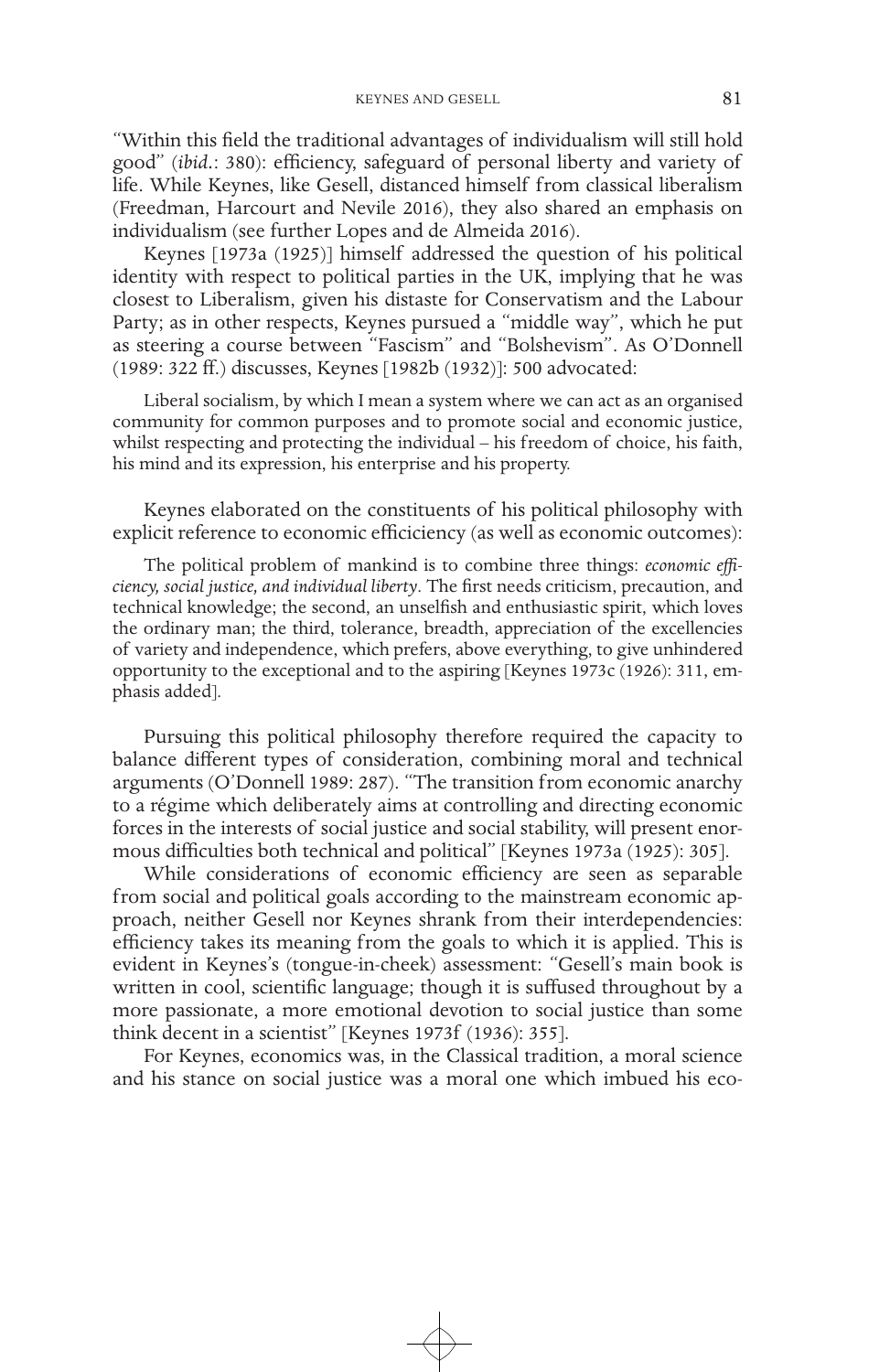nomic analysis. Thus for example the first chapter of the *Tract on Monetary Reform* [Keynes 1971 (1923)] focuses on income distribution: inflation damages the position of the rentier, but is preferable on grounds of social justice to deflation, which is associated with unemployment. He returned to questions of income distribution in the final chapter of *The General Theory*. Indeed Keynes's critique of a monetary system which rewarded financial accumulation was, as for Gesell, a moral one:

It seems clearer every day that the moral problem of our age is concerned with the love of money, with the habitual appeal to the money motive in ninetenths of the activities of life, with the universal striving after individual economic security as the prime object of endeavour, with the social approbation of money as the measure of constructive success, and with the social appeal to the hoarding instinct as the foundations of the necessary provision for the family and for the future [Keynes 1973b (1925): 268-269].

#### 2. Keynes's Epistemology and Monetary Reform

For all the similarities between Gesell and Keynes's social and political philosophy, there were important differences when it came to its application. In this section we explore how these differences arose from differences in epistemology.

Gesell only developed his theoretical justification *after* setting out his policy proposals (Dillard 1942). The initial proposals were thus, in Keynesian terms, the result of intuition, but they were only later given a theoretical justification. Significantly, Gesell presented his proposals as having general application: "No separate economic problem … has hitherto been brought to my notice which could not be satisfactorily solved by application of the formulae, Free-Land and Free-Money" [Gesell 1929 (1916): 441]. Gesell implicitly adopted a positivist approach, believing in the demonstrative truth of his argument as one with universal application. This belief was encouraged by the apparent success of small-scale, local experiments with stamped money, regardless of whether or not the same mechanisms could be held to apply in a different, large-scale, context or a context of financial innovation (Dow 2016).

Keynes's specific proposals, and analysis of Gesell's proposals, arose from a process of reasoning (albeit including intuition) which could not yield demonstrative truth or universal policy solutions. As Carabelli and Cedrini (2014a: 1065) put it, Keynes saw economics as a branch of logic: "of probable logic, where logic means a contingent (to cognitive circumstances) form of non-demonstrative reasoning relative to contexts of shifting reality". Demonstrative classical logic was ruled out by the nature of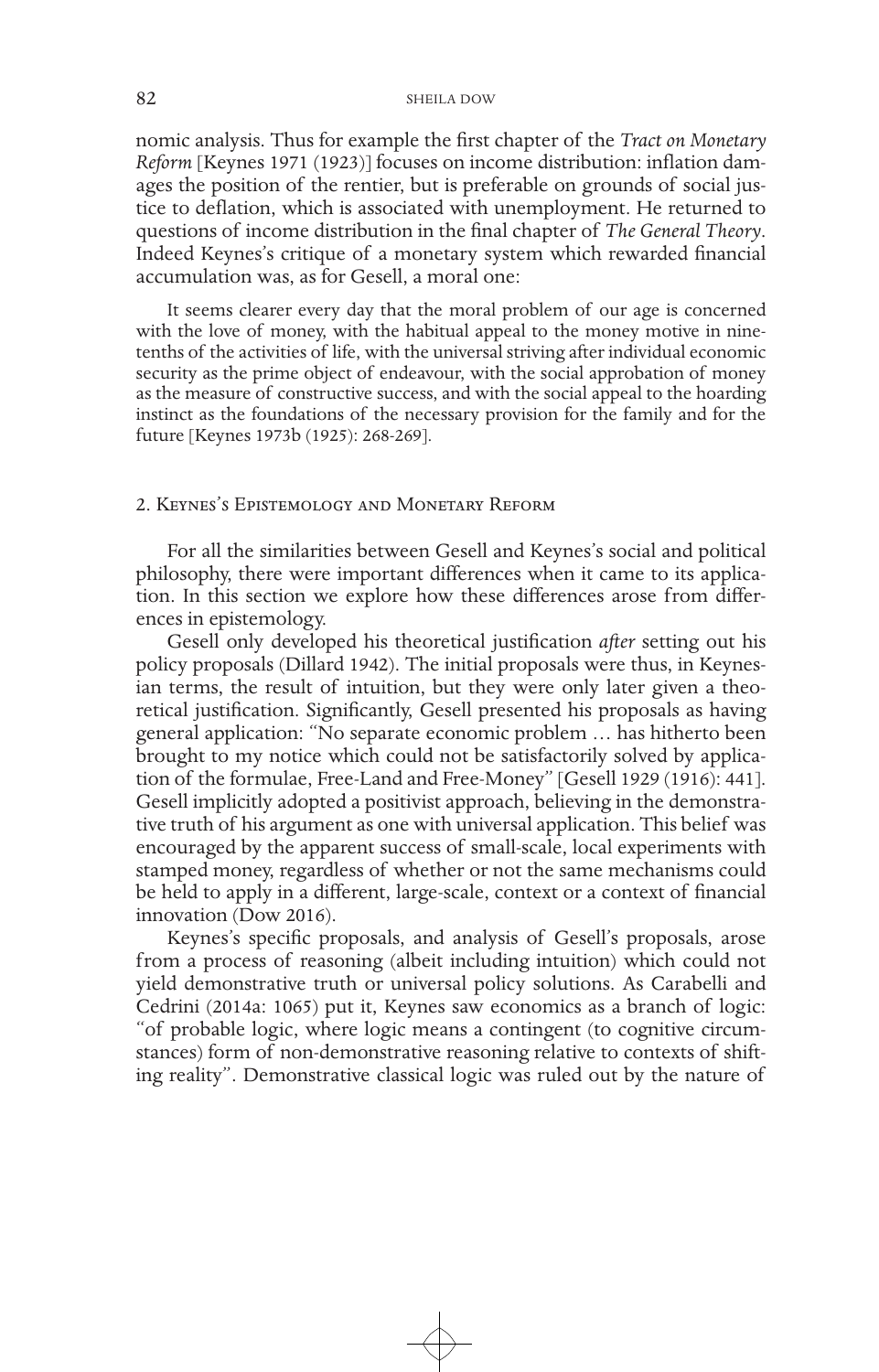the subject matter, which is open, organic and interdependent. The inability to establish quantifiable probabilities was thus general, such that some degree of uncertainty was attached to most propositions. This was the case for economists as well as for economic agents, yet both are (usually) able to make decisions and act on the basis of beliefs arrived at by a process of practical reason. Economics was a particular case of practical reason – a "way of thinking". Keynes's "human logic" involves the application of reason to such evidence as is available, combined with conventional beliefs and intuition. Since the result is a series of chains of reasoning which cannot be combined into a formal closed system, the policy advice which arises is a matter of judgment rather than demonstrable truth, succeeding or not by a process of persuasion. Keynes thus focused on meritocracy as the route towards good policy design, while Gesell focused more on the individualistic benefits of a meritocratic society.

For Keynes policy advice was an exercise in practical reason, drawing on ideas on their own merits, not because they accorded with class distinctions or the manifestos of particular political parties. His objections were not so much to the policies that arose from these entrenched political positions (indeed Keynes borrowed from a range of political positions) as to the way in which set positions reduced the role for reasoning. For Keynes, the merits of particular policies depended on the circumstances and were conditioned by the potential for changing circumstances which rendered the prospective outcomes of policy uncertain. For him the difference between small-scale and large-scale application of reform ideas, for example, would have been highly significant.

Keynes thus took a more pragmatic approach to reform measures than Gesell's more utopian approach. O'Donnell (1989: 288-294) classifies Keynes's concern to erode the dominance of the money-making motive as a utopian political philosophy. But Keynes approached economic reforms as a more technical matter requiring attention to context and the exercise of judgment. Keynes was more wary of bold changes in social structure than Gesell because of his distrust of radical change (*ibid.*: 307). Thus for example he argued for expansion as providing a better context for addressing structural problems in the labour market than forcing relocation and retraining of labour, breaking unions, and so on [Keynes 1981b (1924): 221]. More generally, as Backhouse and Bateman (2009: 664) put it:

If capitalism, then, was unsatisfactory, creating high interest rates, inequality, unemployment, and unedifying behavior on the part of capitalists, what was the solution? Keynes's answer was to reinstate the idea of progress, arguing that if progress could be taken far enough, these evils would be ameliorated if not removed.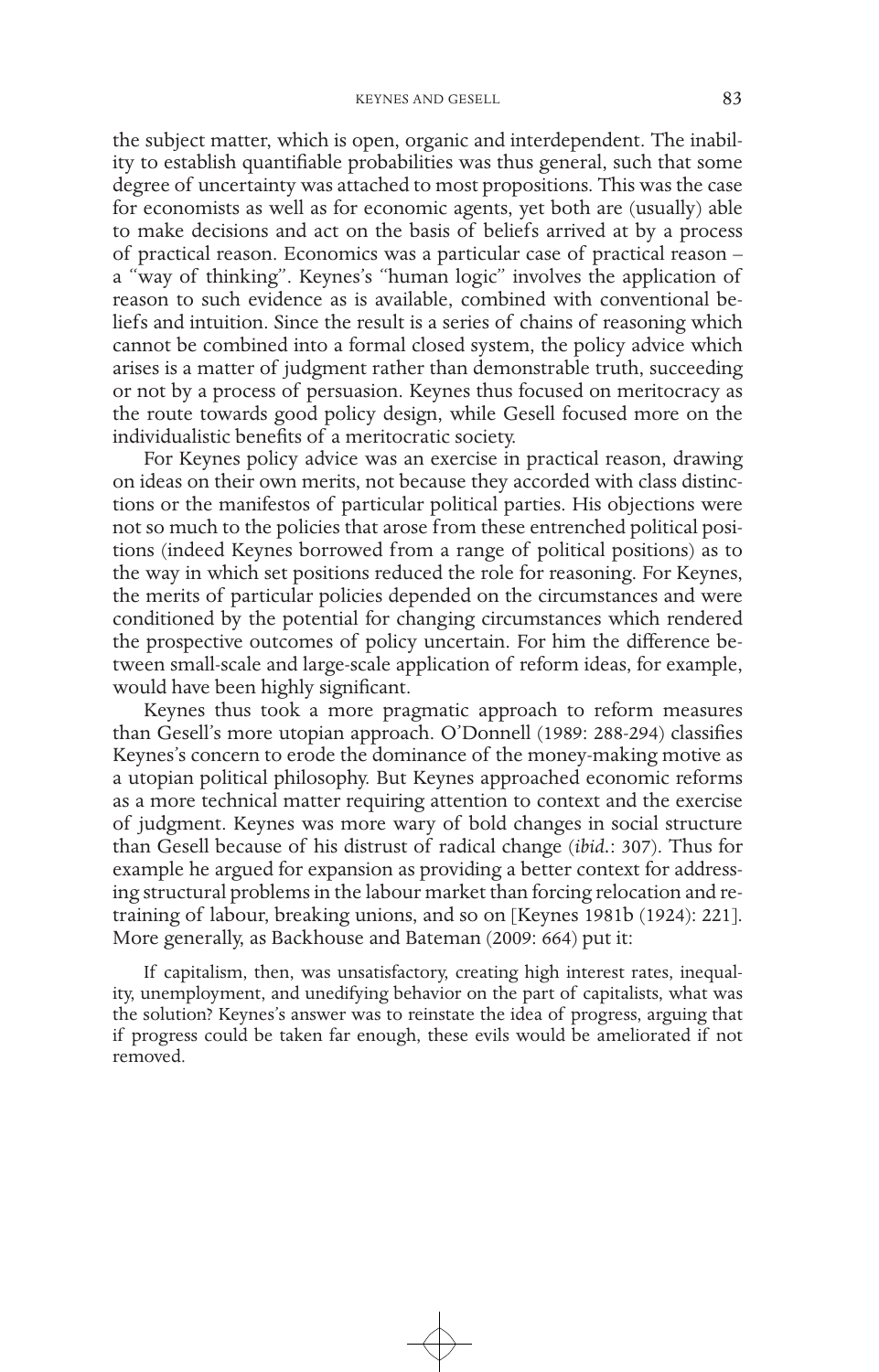Further, gradual institutional change was preferable because it was less socially disruptive and the effects were less uncertain. Implicitly employing a positivist epistemology, Gesell was confident that his monetary reform and land reform were all that was required to create the ideal liberal society. But for Keynes the reforms required of capitalism were more complex and evolved as capitalism itself evolved, with outcomes subject to varying degrees of uncertainty.

This complexity arose from interdependencies in society, which posed challenges for the application of theory which abstracted from many of these interdependencies. In order to theorise, abstraction is required. But then, in order for policy conclusions to be reached, consideration has to be given to the implications of this abstraction not applying in practice, inevitably requiring different, additional, forms of reasoning in order to assess how and how far the theory required modification. Carabelli and Cedrini (2014a, 2014b) explain this two-stage methodological approach, arguing persuasively that it forms a continuous thread from Keynes's early philosophical work to the development of his economics, and particularly to his work on monetary reform.

Keynes's epistemology applies not just to economic advisers but also to the beliefs on which economic agents act (Dow 2003). His concern with confidence in expectations as an important factor for spending plans was evident at an early stage in his thinking about economics. Thus for example in 1924 he was arguing for price stability in terms of expectations: 'What chiefly causes unemployment is the *anticipation* of falling prices' [Keynes 1981a (1924): 190, emphasis added]. Also he was arguing for deficit finance with the aim to "remove fear" and "inspire confidence" [Keynes 1981c (1924): 223]. But it was not until *The General Theory* that Keynes fully developed the implications of his open-system ontology and epistemology, with its focus on confidence in expectations, for his monetary theory.

As we have noted above, Keynes had already developed a moral position on money in terms of the goal of monetary accumulation. Accumulating money for Keynes flew in the face of reason, failing to serve the higher goal of the good life:

The love of money as a possession – as distinguished from the love of money as a means to the enjoyments and realities of life – will be recognised for what it is, a somewhat disgusting morbidity, one of those semi-criminal, semi-pathological propensities which one hands over with a shudder to the specialists in mental disease [Keynes 1973d (1930): 329].

Keynes saw the consequences of such behaviour as socially costly and inefficient. Since efficiency was one of the three pillars of Keynes's political philosophy, much of his thinking on monetary reform was therefore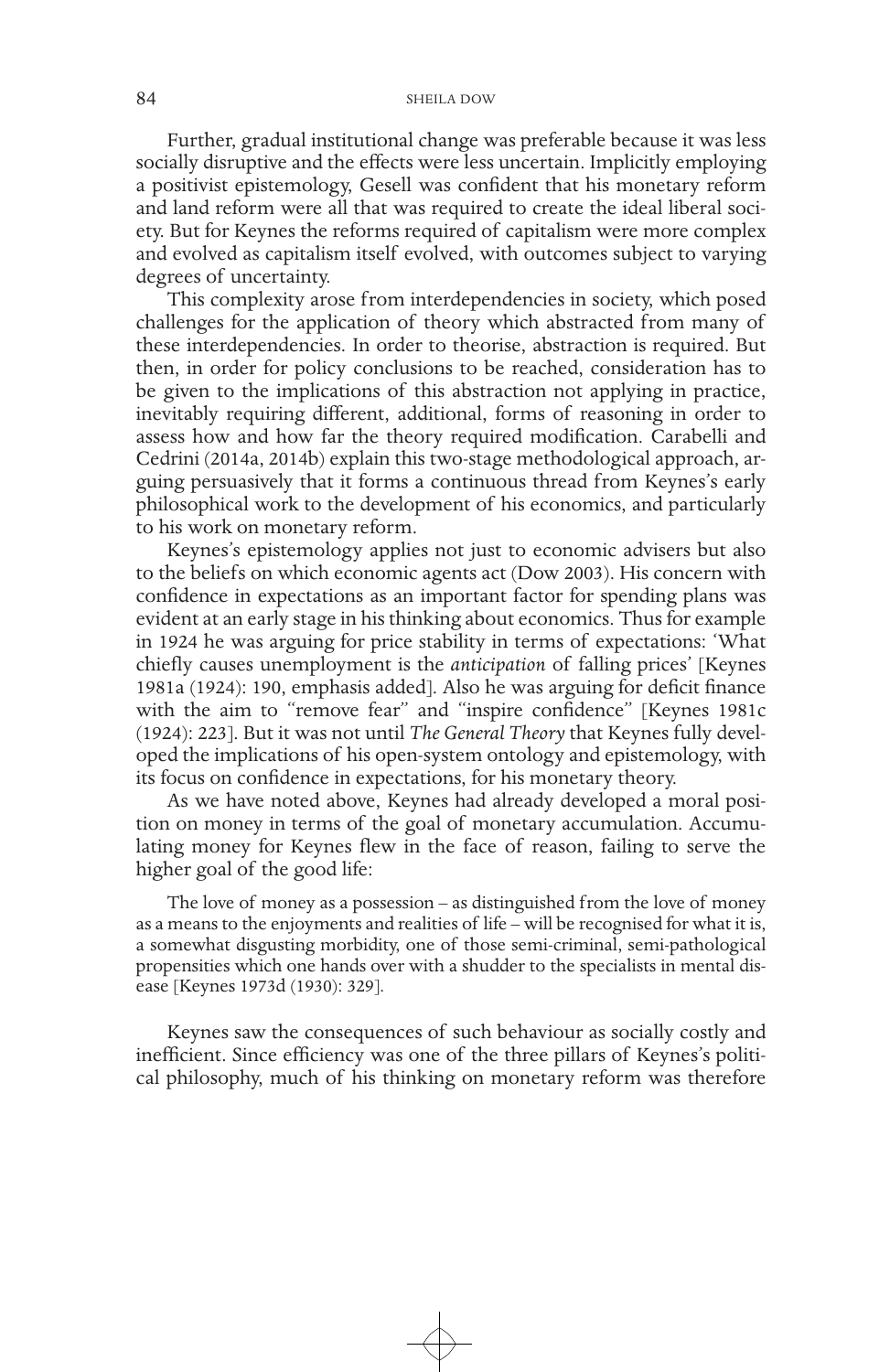addressed to making the monetary system more efficient in serving social goals. This was evident in Keynes's [1971 (1923)] *Tract on Monetary Reform*, where he outlined how a stable price level (in terms of goods and services) might be achieved at lowest cost. In his writings over the years on monetary reform (from the *Tract* to the Keynes plan for Bretton Woods), Keynes put an ongoing focus on hoarding as a prime example of economic inefficiency.

In early (1933) drafts for *The General Theory*, Keynes had included a discussion in terms of Marx's monetary circuit of the difference between a monetary production economy and a neutral economy as forms of economic organisation (Rotheim 1981). In the neutral economy model, money is simply a means of payment, but in the monetary production economy money is also a store of value. Rather than money being simply a mechanism for oiling the wheels of trade, production is geared to generating a monetary surplus instead of to facilitate demand for goods. The circuit C-M-C' is replaced by M-C-M' (where C represents commodities, M money; C' represents real growth over C while M' represents growth in monetary value). Gesell can be thought of as attempting to change economic organisation from M-C-M' to C-M-C'.

But in chapter 17 of *The General Theory* Keynes further distinguishes his view of money from the Classical view of it as a means of payment by highlighting the more economically significant roles of money, not only as a store of value, but also as a unit of account, in a monetary production economy. Where there is uncertainty about the valuation of other assets, debt, labour and trade contracts can more readily be established in terms of a safe asset, money. Money as a unit of account thus performs a core socio-economic function.

But further money as a store of value performs a core socio-economic function. He saw the store of value function represented in the long-term goal of monetary accumulation as a driving force of capitalism. But money also plays a key role in helping society deal with uncertainty. In general future returns cannot be known with certainty (even within a probability distribution), but uncertainty may increase (as weight of evidence falls and/or new realms of ignorance are revealed). Then expenditure plans are put on hold and there is a demand for wealth to be held in the form of the safest asset, money. As uncertainty increases, so does the preference for liquidity:

Money as a store of wealth is a barometer of the degree of our distrust in our own calculations and conventions concerning the future. … The possession of actual money lulls our disquietude and the premium which we require to make us part with money is the measure of the degree of our disquietude [Keynes 1973g (1937): 116].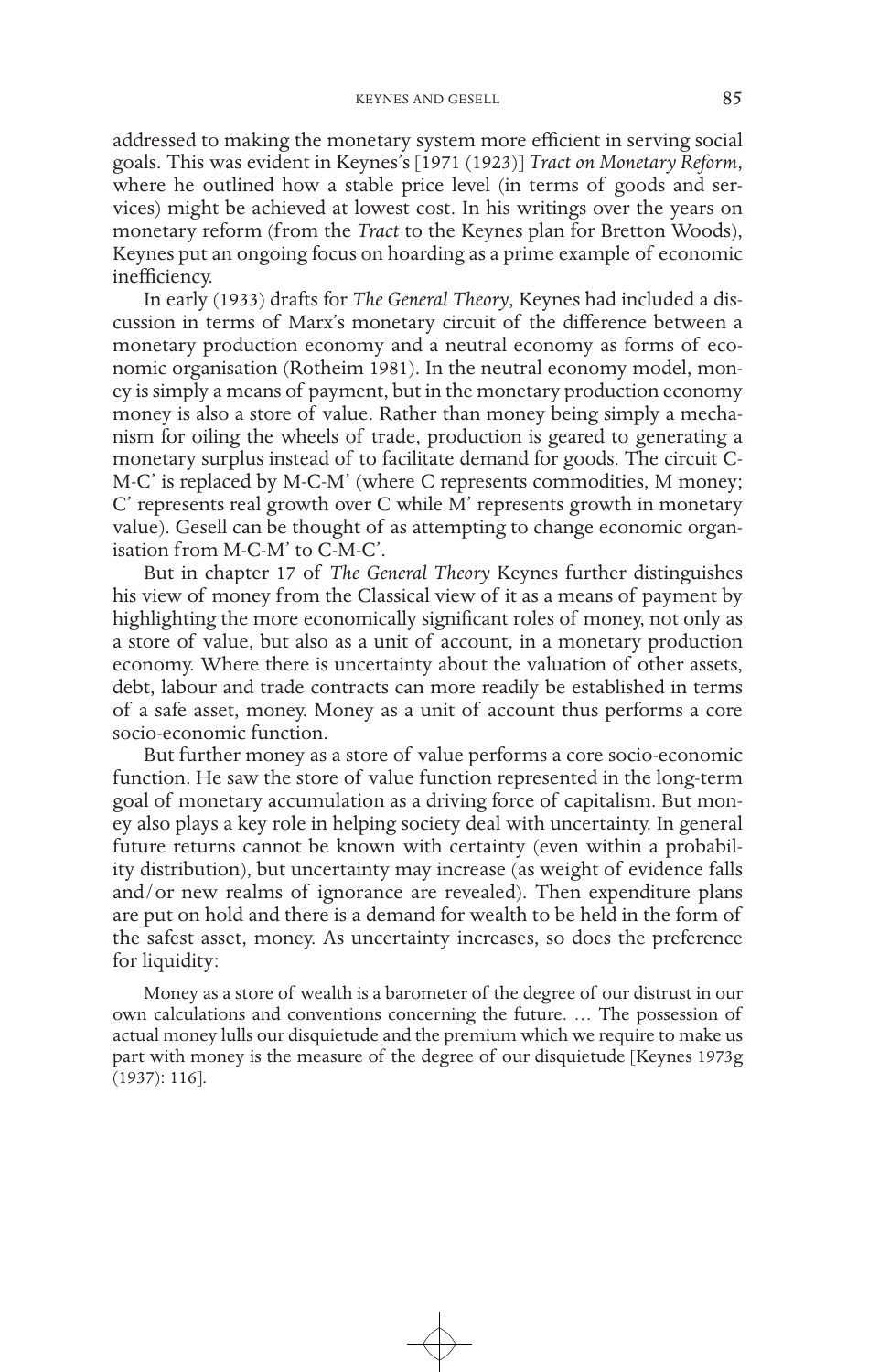Yet by providing refuge from uncertainty money also causes economic damage by elevating the rate of interest above the level required for full employment. But imposing a negative interest to discourage hoarding might either be ineffective if uncertainty is very high, or might drive liquidity preference to alternative assets; this was the essence of Keynes's critique of Gesell's stamped money proposal.

For Keynes, money is by definition the safest asset, whatever that is. Traditionally, state liabilities have been the safest assets, except in times of high inflation. But there is a limit to how far the state can influence what is held as money if a negative interest rate is imposed. History shows that, when what is conventionally used as money becomes less safe (its value is less certain), or if the supply of a particular safe asset is restricted, society seeks alternative assets to use as money. This safety is represented by liquidity. Comparing all assets in terms of their return, carrying costs and liquidity, Keynes [1973f (1936): 227] echoed Gesell in singling out money as bearing no carrying cost:

It is an essential difference between money and all (or most) other assets that in the case of money its liquidity-premium much exceeds its carrying cost, whereas in the case of other assets their carrying cost much exceeds their liquidity-premium.

As a result the money rate of interest which reflected this high liquidity premium relative to carrying costs "ruled the roost", impeding the achievement of a full employment level of output. But Keynes pointed out that this would be the case for any asset "whose own-rate of interest is reluctant to decline as output increases" (*ibid.*: 229).

Keynes proceeded to set out the attributes of any asset which might serve as money: low elasticity of production, low elasticity of substitution for other assets, and low carrying costs relative to liquidity. Money is whatever has these characteristics. While this is open to influence by the state, it is not under the state's control; experience of attempts to control the money supply by one definition in the 1980s simply diverted demand to alternative assets which the banking system ensured were more money-like. This illustrates Goodhart's Law, that when a measure becomes a target, it ceases to be a good measure (Goodhart 1975). It also means that the introduction of stamped money would shift the balance between the return on that money and on alternatives, diverting demand to these alternatives, thus defeating the purpose of the reform. (Indeed this was the experience with the Alberta experiment in 1936; see Dow 2016.) Keynes [1973f (1936): 357] pointed out that the negative interest rate would need to be extended from notes to bank deposits to limit diversion of demand. But that would simply shift diversion down the evolving line of eligible money assets.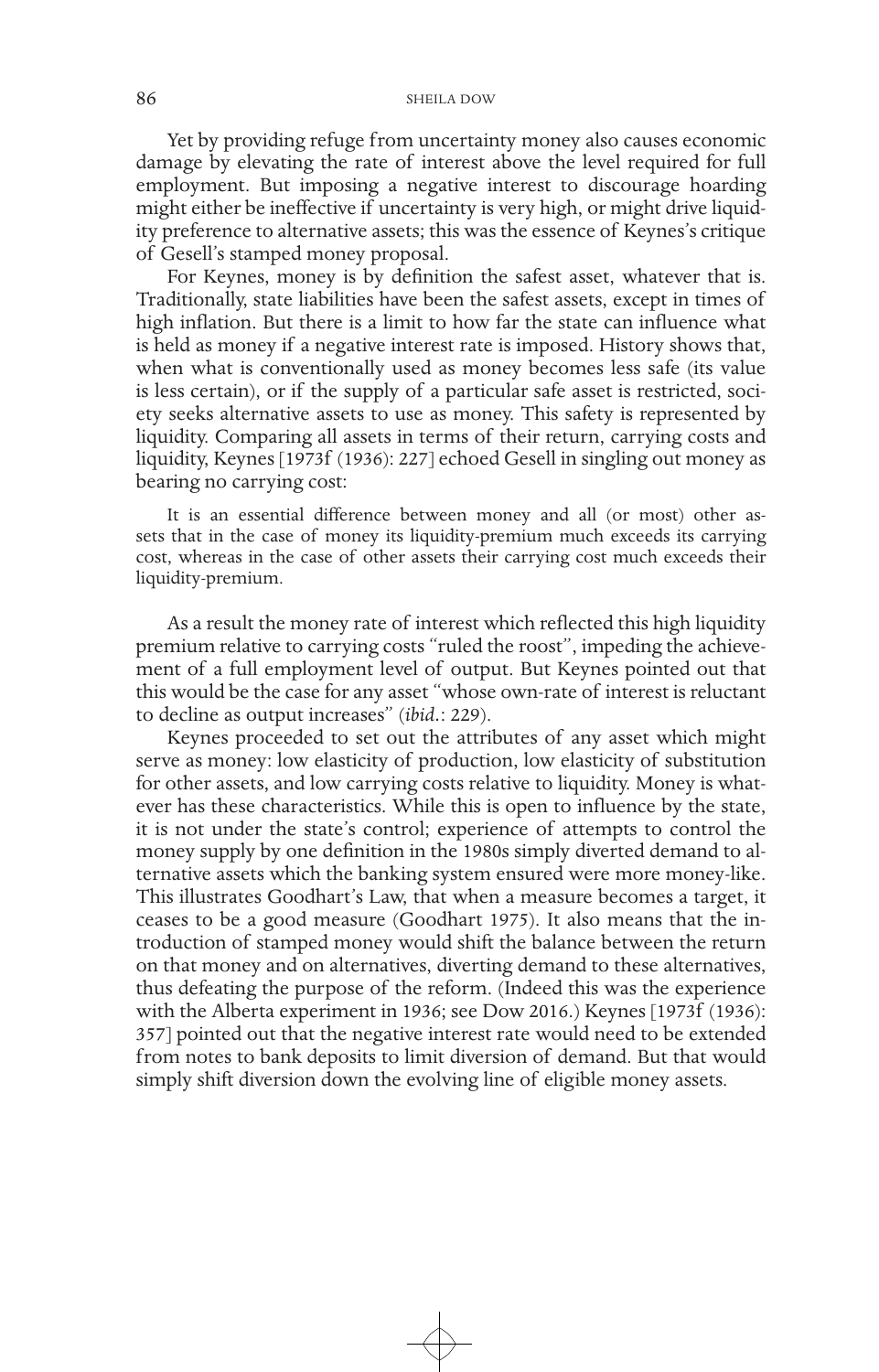For Keynes the rate of interest was a monetary rate, distinct from the return on real capital. It was a core argument of *The General Theory* that attempting to encourage saving with a higher interest rate would increase unemployment rather than reduce it. Keynes singled out Gesell as one of the few who similarly rejected the Classical conflation of the two rates. But he argued that Gesell lacked a theory of liquidity preference, and could therefore not explain how the monetary rate is set (indeed, why it should be positive in the first place). Further, while Gesell was concerned with the hoarding of money as a drain on planned expenditure, he could not explain how much was hoarded or what might change that demand. Yet, if the value of the stamp were to be set at a level to remove the difference between the money rate of interest and the real return on capital, an understanding of the level of difference was required.

Callegari (2016) argues that Gesell did have a theory of the rate of interest determined by the demand for cash relative to its supply. Gesell saw the demand for money as a vehicle for saving (relative to alternative savings media) as setting the floor to the rate of interest and the demand for money as a means of exchange setting its ceiling. The key to his reform proposal was to eliminate money as a savings medium by imposing a carrying cost. The savings demand might change over long periods as a result of changes in institutional arrangements such as the emergence of savings banks. But Gesell's concern was with the long-term rate of interest, not with the short-run fluctuations in liquidity preference which concerned Keynes. While both saw inadequacy of effective demand as a general problem, Keynes focused on the particular problem of slumps when "the paradox of starving in the midst of plenty is most striking and outrageous" [Keynes 1982a (1932): 87]. For Keynes, then, addressing the problem of high liquidity preference in times of slump was the proper focus, rather than trying to change the form of money.

Keynes's two-stage methodology applied to questions of monetary reform required consideration, in the relevant context, of the assumptions underlying the formal analysis – in this case that the demand for money was a given function of the rate of interest, and that a certain money asset covered the full range of money assets. Gesell presumed that if money could be monopolised by the state, hoarding could effectively be eliminated and market interest rates could be driven down, all serving to encourage full-employment investment. But Keynes was much more aware of the complexities involved. Keynes (*ibid.*: 173) warned of the many interdependencies which intruded on the implementation of monetary policy and its effect on expenditure, including the following:

For whilst an increase in the quantity of money may be expected, *cet. par*., to reduce the rate of interest, this will not happen if the liquidity-preferences of the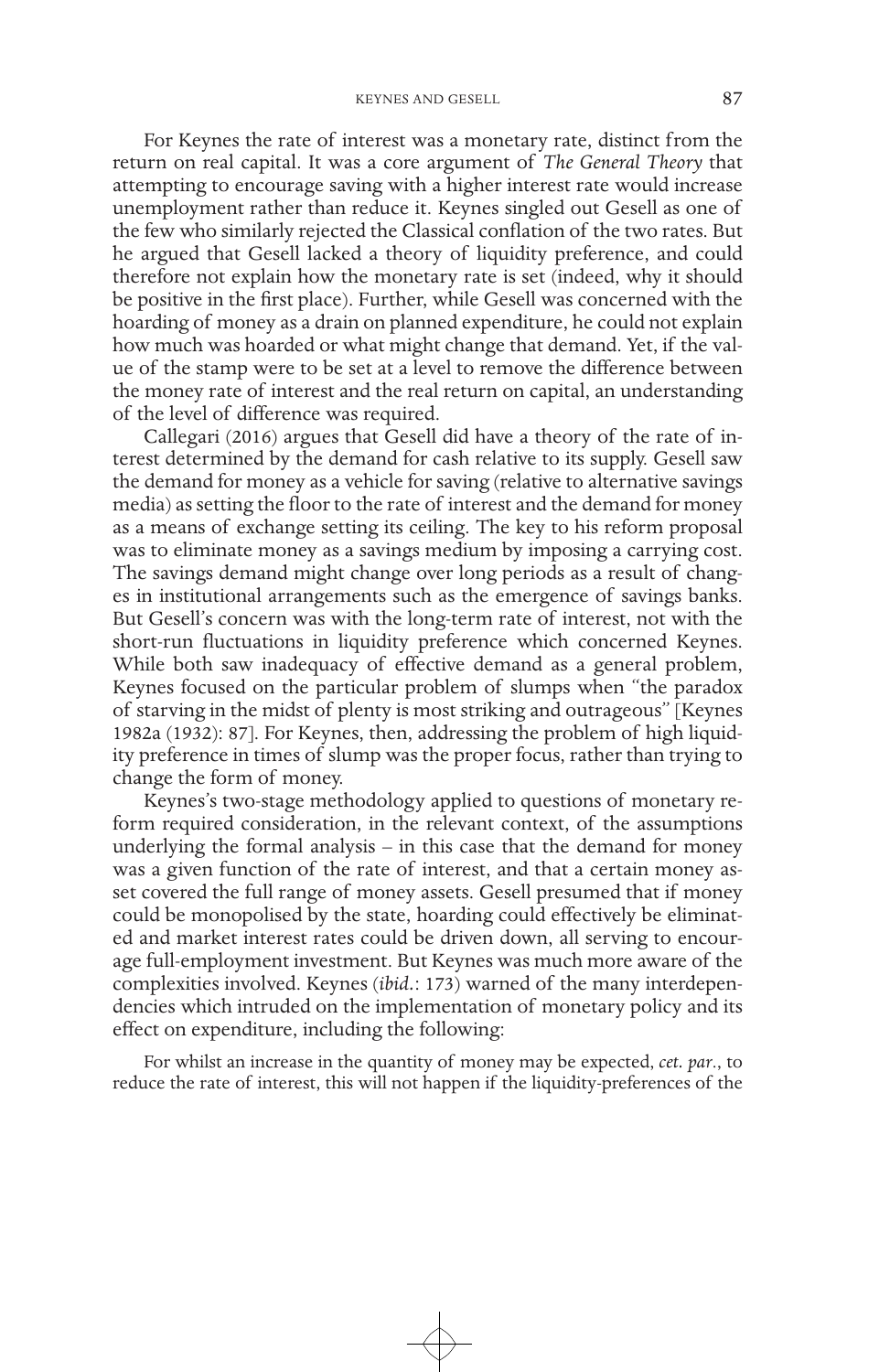#### 88 SHEILA DOW

public are increasing more than the quantity of money; and whilst a decline in the rate of interest may be expected, *cet. par*., to increase the volume of investment, this will not happen if the schedule of the marginal efficiency of capital is falling more rapidly than the rate of interest; and whilst an increase in the volume of investment may be expected ... to increase employment, this may not happen if the propensity to consume is falling off.

Keynes's alternative to Gesell's approach was to use monetary and fiscal policy together to moderate economic downturns, promote stability and diffuse uncertainty, thus reducing the tendency for liquidity preference, and thus interest rates, to rise in downturns. This would also serve to erode the difference between the rate of interest and the return on real capital over the cycle, reducing the reward for hoarding. In the long run, the increasing stock of capital, encouraged further by economic stabilisation policies, would reduce the rate of return on capital itself, leading eventually to the euthanasia of the rentier. As Backhouse and Bateman (2009: 665) put it:

Capitalism could become free of its most objectionable features. However, even though the rate of profit would fall to zero, there would still be scope for enterprise: it would only be the riskless rate that would fall to zero, positive returns being available to those who took risks.

Having considered Gesell's plan in the 1930s, Keynes had argued that it was unworkable for reforming a domestic monetary system. Yet, consistent with his methodology, he was prepared to consider it in other circumstances, in particular in the international context. In devising a plan for an International Clearing Union, Keynes proposed that both debit and credit balances over one-quarter of a country's quota would carry a 1% charge, and be subject to overall limits [Keynes 1980 (1942): 118-120]. (The system was not altogether symmetrical in that deficit countries would be subject to conditionality while surplus countries would only be required to "discuss" adjustment measures.) Keynes was concerned that surplus countries hoarded excess reserves, impeding the adjustment and rebalancing which would have been more efficient for the global economy. The charge on these surplus balances was to be an inducement to keep surplus balances low, contributing to a rebalancing of international payments. (The provision survived to some extent in the Articles of the IMF as the "scarce currency clause", but, to my knowledge, it has never been used.)

What was different about this situation from the domestic situation analysed by Gesell? First, at that time it was conceivable to require all international transactions to be routed through central banks. There was no scope then for alternative international monies to emerge to meet any excess demand for liquidity. Further it was feasible to keep abreast of payments im-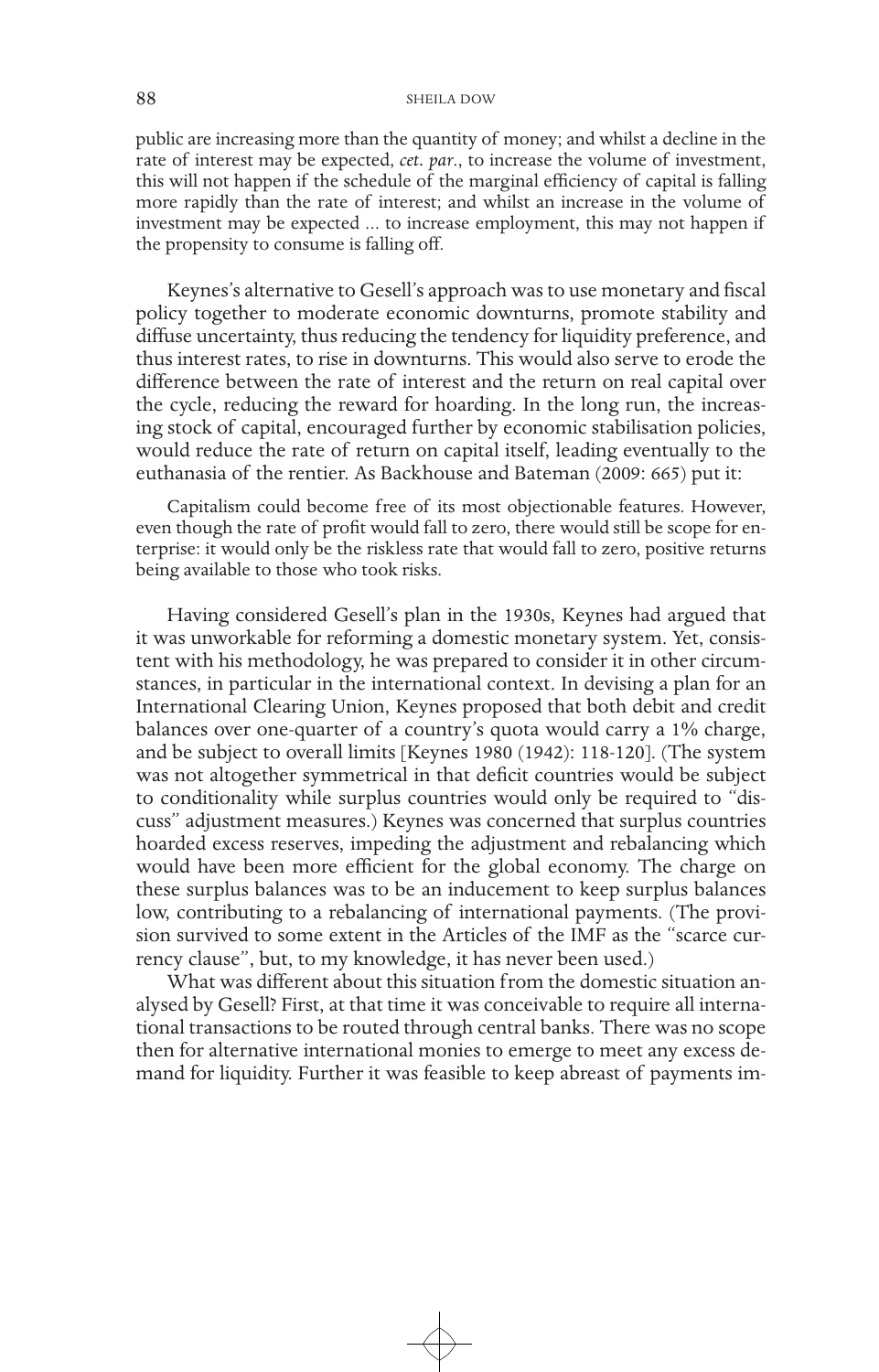balances between a discrete number of national economies, and therefore to have a sense of demand for liquidity. Even in recent decades there were discussions, in relation to the supply of SDR, about the global demand for money. Finally, Keynes envisaged controls on speculative capital flows (De Cecco 1979), which would have limited the scope for wild swings in payments imbalances and thus international money holdings. The system of international payments approximated a closed system. In other words the interdependencies abstracted from in this case were less significant than in the case of a domestic monetary system.

But events have overtaken the Bretton Woods system, with private sector transactions and alternative monies limiting the power of central banks in the international arena. Yet the hoarding of reserves is again a problem, particularly for developing countries (Carabelli and Cedrini 2010). Meanwhile negative interest rates have returned to the policy agenda; given the globalisation of finance negative domestic rates have international repercussions. Would Keynes regard modern domestic circumstances as warranting negative interest rates? Clearly there is a problem with a sustained high level of liquidity preference depressing effective demand. As a temporary measure Keynes might have supported the idea; given the shortage of safe assets there would be limited diversion of demand. But in line with Keynes's analysis there has not so far been a noticeable effect on spending. In any case, as a measure to deter hoarding more generally, Keynes's critique of Gesell would still apply. Keynes was dubious about the effectiveness of monetary policy in a recession compared to the less uncertain stimulative scope of fiscal policy.

#### **CONCLUSION**

It has been argued here that Keynes was drawn to Gesell's writing by a shared social and political philosophy. Both occupied the middle ground between classical, free-market, liberalism on the one hand and communism on the other, a position captured in Keynes's term "liberal socialism". Both identified a fundamental problem with unfettered capitalism: the urge for financial accumulation being rewarded by a higher rate of return than was warranted by the return on real capital, resulting in an unjust maldistribution of income. Both sought to reform capitalism rather than to eradicate it.

But their very different epistemologies led Gesell and Keynes to different policy conclusions. Gesell saw the solution in a negative interest rate on money, whose supply would be controlled by the state; he presented this solution in positivist terms as having universal application. However, based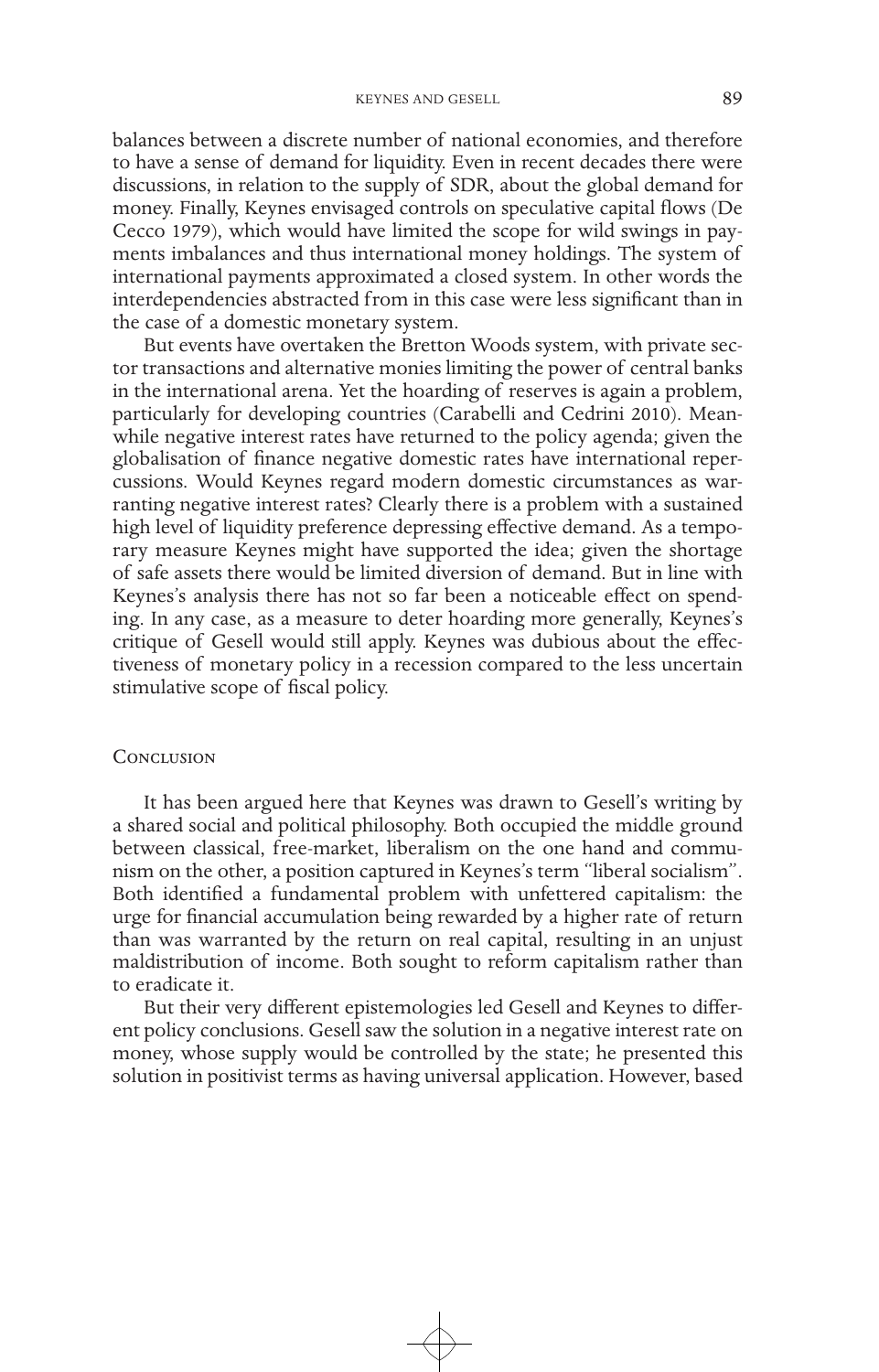on his non-positivist epistemology, Keynes had developed a theory of liquidity preference which underpinned his theory of the rate of interest as a monetary rate. While money served a useful social function in appearing to provide protection from uncertainty, he saw the consequences of high liquidity preference during recessions as preventing investment reaching its full-employment level.

While Keynes found the idea of a negative rate of interest appealing as a way of counteracting this tendency, it would be insufficient to deal with fluctuation in liquidity preference. In any case it would simply encourage diversion of demand for liquidity to alternative liquid assets beyond the scope of control by the authorities and would thus be unworkable. Keynes instead favoured a combination of stimulative fiscal policy during recessions, supported by a monetary policy addressed to maintaining low, stable long-term interest rates as providing the best climate for capital investment. Reducing uncertainty in itself would promote the reduction in the money rate of interest. Because Keynes's epistemology meant that he saw policy advice as provisional and contextual, he was nevertheless prepared to promote the idea of a negative rate of interest when it came to the very different context of reform of the international monetary system.

#### **REFERENCES**

- Backhouse R.E. and B.W. Bateman 2009, "Keynes and Capitalism", *History of Political Economy*, 41 (4): 645-671.
- Callegari B. 2016, "The Euthanasia of the Rentier before and after Keynes", paper presented to the "The relevance of Keynes to the Contemporary World: eighty years since *The General Theory*" Conference, Fondazione Luigi Einaudi, Torino, 13-15 October.
- Carabelli A. 1988, *On Keynes's Method*, London: Macmillan.
- CARABELLI A. and M.A. CEDRINI 2010, "Indian Currency and Beyond: The Legacy of the Early Economics of Keynes in the Times of Bretton Woods II", *Journal of Post Keynesian Economics*, 33 (2): 255-280.
- 2014a, "Keynes's *General Theory*, *Treatise on Money* and *Tract on Monetary Reform*: Different Theories, Same Methodological Approach", *European Journal of the History of Economic Thought*, 21 (6): 1060-1084.
- 2014b, "Chapter 18 of *The General Theory* 'Further Analysed': Economics as a Way of Thinking", *Cambridge Journal of Economics*, 38 (1): 23-47.
- Chick V. 2013, "Economics and the Good Life: Keynes and Schumacher", *Economic Thought*, 2 (2): 33-45. Available at: http://www.worldeconomicsassociation.org/files/journals/economicthought/WEA-ET-2-2-Chick.pdf. (Accessed: April 26, 2017).
- DARITY W. Jr. 1995, "Keynes' Political Philosophy: The Gesell Connection", *Eastern Economic Journal*, 21 (1): 27-41.
- Davis J.B. 1994, *Keynes's Philosophical Development*, Cambridge: Cambridge University Press.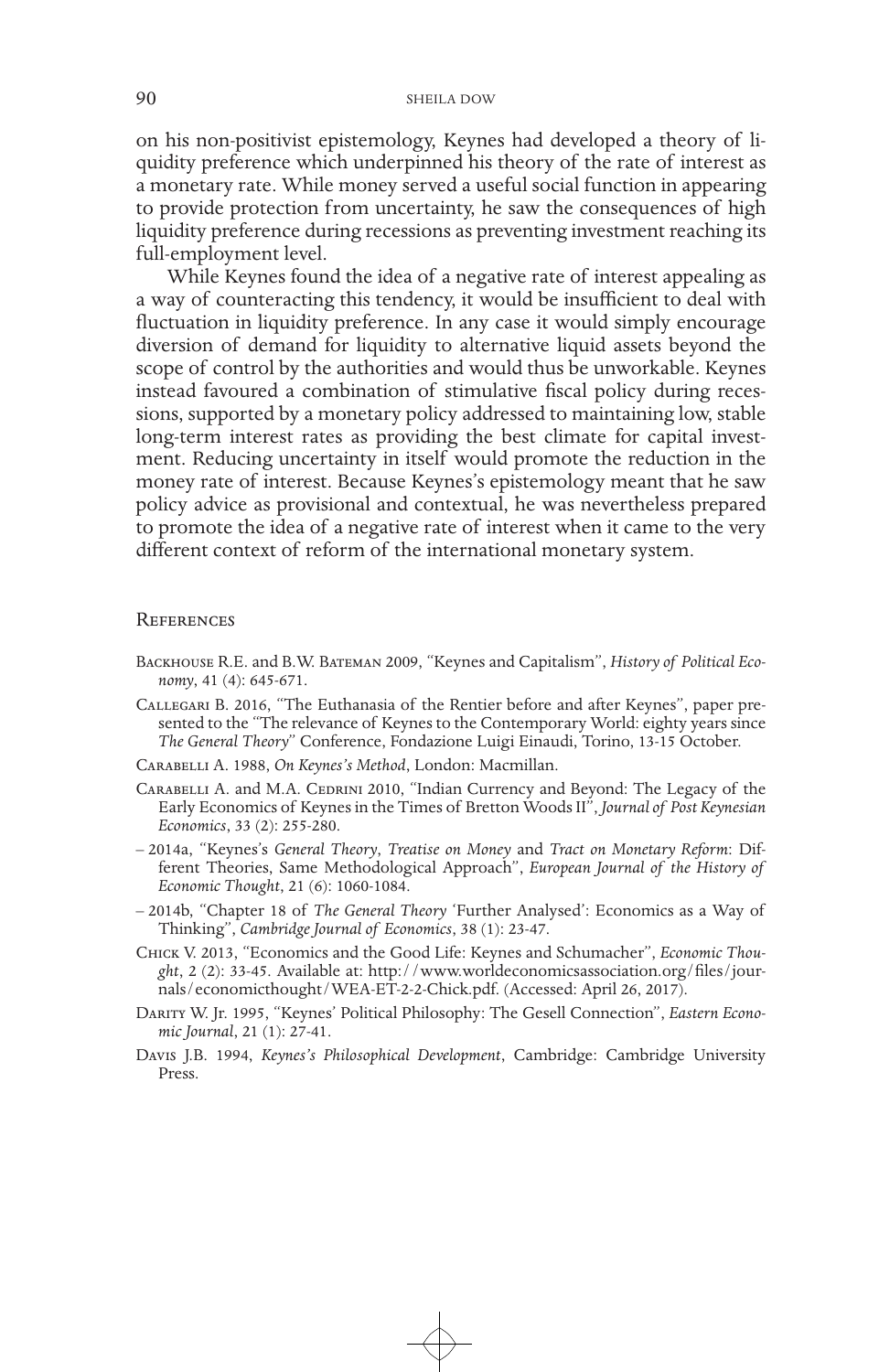- De Cecco M. 1979, "The Origins of the Post-war Payments System", *Cambridge Journal of Economics*, 3 (1): 49-61.
- Dillard D. 1942, "Silvio Gesell's Monetary Theory of Social Reform", *American Economic Review*, 32 (2) Part I: 348-352.
- Dow S.C. 2016, "The Political Economy of Monetary Reform", *Cambridge Journal of Economics*, 40 (5): 1363-1376.
- 2003, "Economists' Knowledge and the Knowledge of Economic Actors", in J. Runde and S. Mizuhara (Eds.), *Perspectives on the Philosophy of Keynes's Economics: Probability, Uncertainty and Convention*, London: Routledge: 207-215.
- Freedman C., G.C. Harcourt and J.W. Nevile 2016, "How Friedman became the Anti-Keynes", in R. Cord and D. Hammond (Eds.), *Milton Friedman: Contributions to Economics and Public Policy*, Oxford: Oxford University Press: 607-630.
- Gesell S. 1929 [1916], *Die natürliche Wirtschaftsordnung durch Freiland und Freigeld*, Les Hauts Geneveys: Selbstverlag, published in English as *The Natural Economic Order* (trans. P. Pye).
- Goodhart C.A.E. 1975, "Problems of Monetary Management: The U.K. Experience", *Papers in Monetary Economics*, Canberra: Reserve Bank of Australia. Reprinted in A.S. Courakis (Ed.) 1975, *Inflation, Depression, and Economic Policy in the West*, London: Rowman *&* Littlefield: 111-146.
- Hayek (von) F. 1975, "Full Employment at Any Price", *Hobart Paper*, 45, London: IEA.
- Keynes J.M., *Collected Writings*, London: Macmillan, for the Royal Economic Society:
- vol. 4. *A Tract on Monetary Reform* [1923], 1971.
- vol. 9. "Am I a Liberal?", *Nation and Atheneum*, 8 and 15 August, in *Essays in Persuasion* [1925], 1973a: 295-306.
- vol. 9. "A Short View of Russia", *Nation and Atheneum* 10, 17 and 25 October, in *Essays in Persuasion* [1925], 1973b: 253-271.
- vol. 9. "Liberalism and Labour", in *Essays in Persuasion* [1926], 1973c: 307-311.
- vol. 9. "Economic Possibilities for our Grandchildren", in *Essays in Persuasion* [1930], 1973d: 321-332.
- vol. 13. "Poverty and Plenty: Is the Economic System Self-Adjusting?", *The Listener*, 21 November, in *The General Theory and After:* Part I: *Preparation* [1934], 1973e: 485-492.
- vol. 7. *The General Theory of Employment, Interest and Money* [1936], 1973f.
- vol. 14. "The General Theory of Employment", *Quartlerly Journal of Economics*, February, in *The General Theory and After:* Part II: *Defence and Development* [1937], 1973g: 109-123.
- vol. 25. "Plan for an International Currency (or Clearing) Union", in *Activities 1940-1944: Shaping the Post-War World: The Clearing Union* [1942], 1980: 108-139.
- vol. 19. "Speech to the League of Nations Union", 25-27 March, in *Activities 1922-1929: The Return to Gold and Industrial Policy*, [1924], 1981a: 182-193.
- vol. 19. "Does Employment Need a Drastic Remedy?", *The Nation and Atheneum* 24 May, in *Activities 1922-1929: The Return to Gold and Industrial Policy*, [1924], 1981b: 219-223.
- vol. 19. Letter to the Editor of *The Times*, 28 May, in *Activities 1922-1929: The Return to Gold and Industrial Policy* [1924], 1981c: 223-225.
- vol. 21. "Broadcast on state planning", 14 March, in *Activities 1931-1939* [1932], 1982a: 84-92.
- vol. 21. "Democracy and Efficiency: a Conversation with Kingsley Martin", *The New Statesman*, 28 January, in *Activities 1931-1939* [1939], 1982b: 491-500.